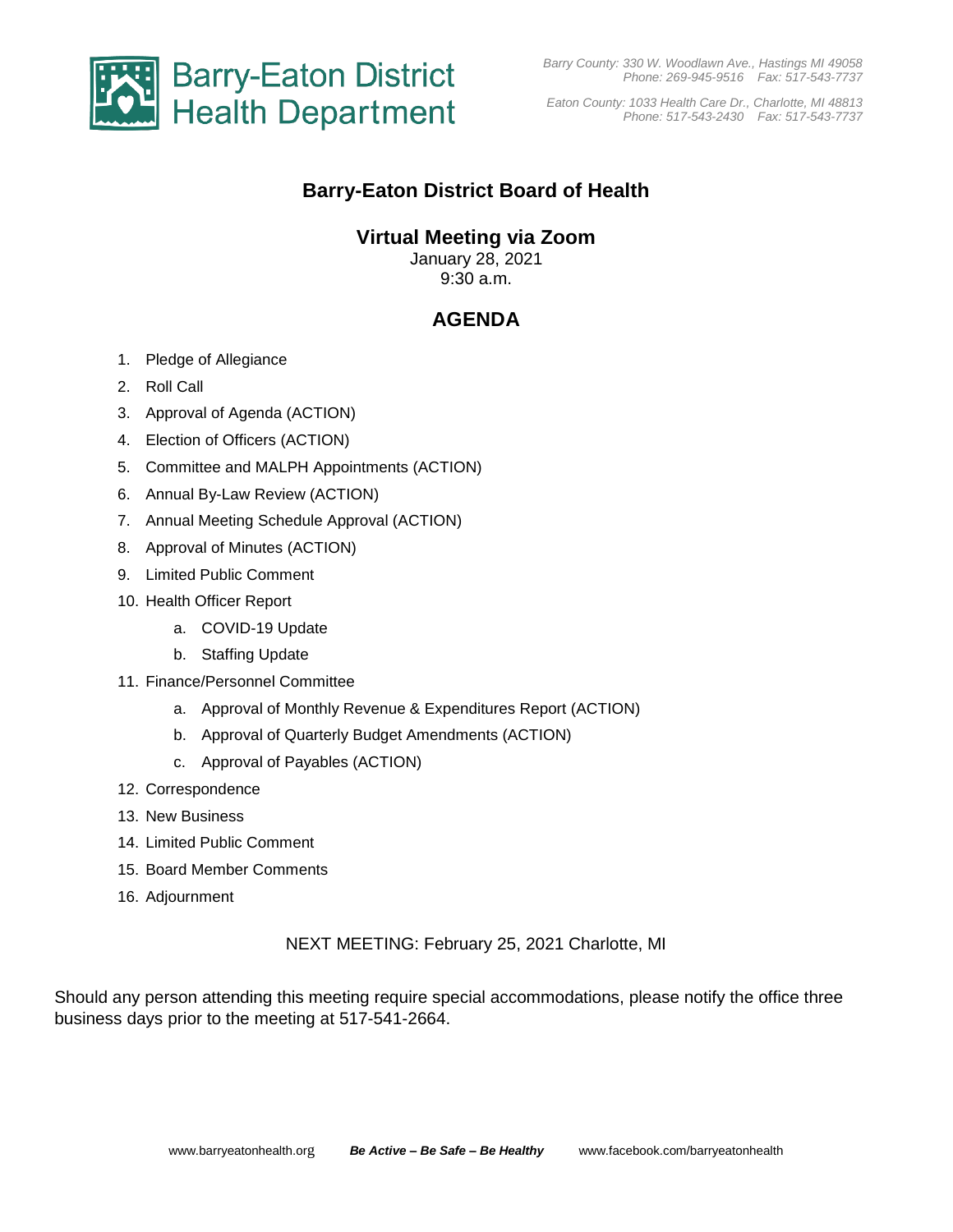

*Eaton County: 1033 Health Care Dr., Charlotte, MI 48813 Phone: 517-543-2430 Fax: 517-543-7737*

### Minutes of the Board of Health Regular Meeting January 28, 2021 Virtual Meeting via Zoom

Meeting was called to order by Chairperson Brehler at 9:32 a.m.

|    | 1. Pledge of<br>Allegiance                  | All present joined in for the Pledge of Allegiance.                                                                                                                                                                                                                                                         |
|----|---------------------------------------------|-------------------------------------------------------------------------------------------------------------------------------------------------------------------------------------------------------------------------------------------------------------------------------------------------------------|
| 2. | <b>Roll Call</b>                            | Board Members Present: Commissioner Blake Mulder, Commissioner Dave<br>Jackson, Commissioner Joe Brehler, Commissioner Jeremy Whittum,<br>Commissioner Jon Smelker and Commissioner Ben Geiger.<br>Staff Present: Colette Scrimger (Health Officer) and Andrew Roush<br>(Administrative Services Director). |
|    | 3. Approval of<br>Agenda                    | Motion by Commissioner Mulder, supported by Commissioner Jackson to<br>approve the agenda as provided. All ayes, motion carried.                                                                                                                                                                            |
|    | 4. Election of<br><b>Officers</b>           | Motion by Commissioner Mulder, supported by Commissioner Whittum to<br>nominate and elect Commissioner Geiger to the position of Chairperson. All<br>ayes, motion carried.                                                                                                                                  |
|    |                                             | Motion by Commissioner Whittum, supported by Commissioner Jackson to<br>nominate and elect Commissioner Mulder to the position of Vice Chair. All ayes,<br>motion carried.                                                                                                                                  |
| 5. | Committee &<br><b>MALPH</b><br>Appointments | Motion by Commissioner Geiger, supported by Commissioner Jackson to<br>approve the appointments of Commissioner Geiger, Commissioner Mulder and<br>Commissioner Smelker as Finance Committee members. All ayes, motion<br>carried.                                                                          |
|    |                                             | Motion by Commissioner Whittum, supported by Commissioner Smelker to<br>approve the appointment of Colette Scrimger as MALPH Representative and<br>Commissioner Brehler as an alternate. All ayes, motion carried.                                                                                          |
| 6. | Annual By-Law<br>Review                     | Annual Review of the Board By-Laws was undertaken. Motion by Commissioner<br>Brehler, supported by Commissioner Whittum to approve the By-Laws as<br>provided.                                                                                                                                              |
|    |                                             | Roll Call Vote: Jackson - YES, Smelker - YES, Mulder - YES, Brehler - YES,<br>Geiger - YES, Whittum - YES. Motion carried.                                                                                                                                                                                  |
|    | 7. Annual Meeting<br>Schedule<br>Approval   | Motion by Commissioner Jackson, supported by Commissioner Mulder to<br>approve the Annual Meeting Schedule as printed. All ayes, motion carried.                                                                                                                                                            |
|    | 8. Approval of<br><b>Minutes</b>            | Motion by Commissioner Mulder, supported by Commissioner Smelker to<br>approve the December 2020 Regular Meeting minutes as provided. All ayes,<br>motion carried.                                                                                                                                          |
| 9. | <b>Limited Public</b><br>Comment            | <b>NONE</b>                                                                                                                                                                                                                                                                                                 |